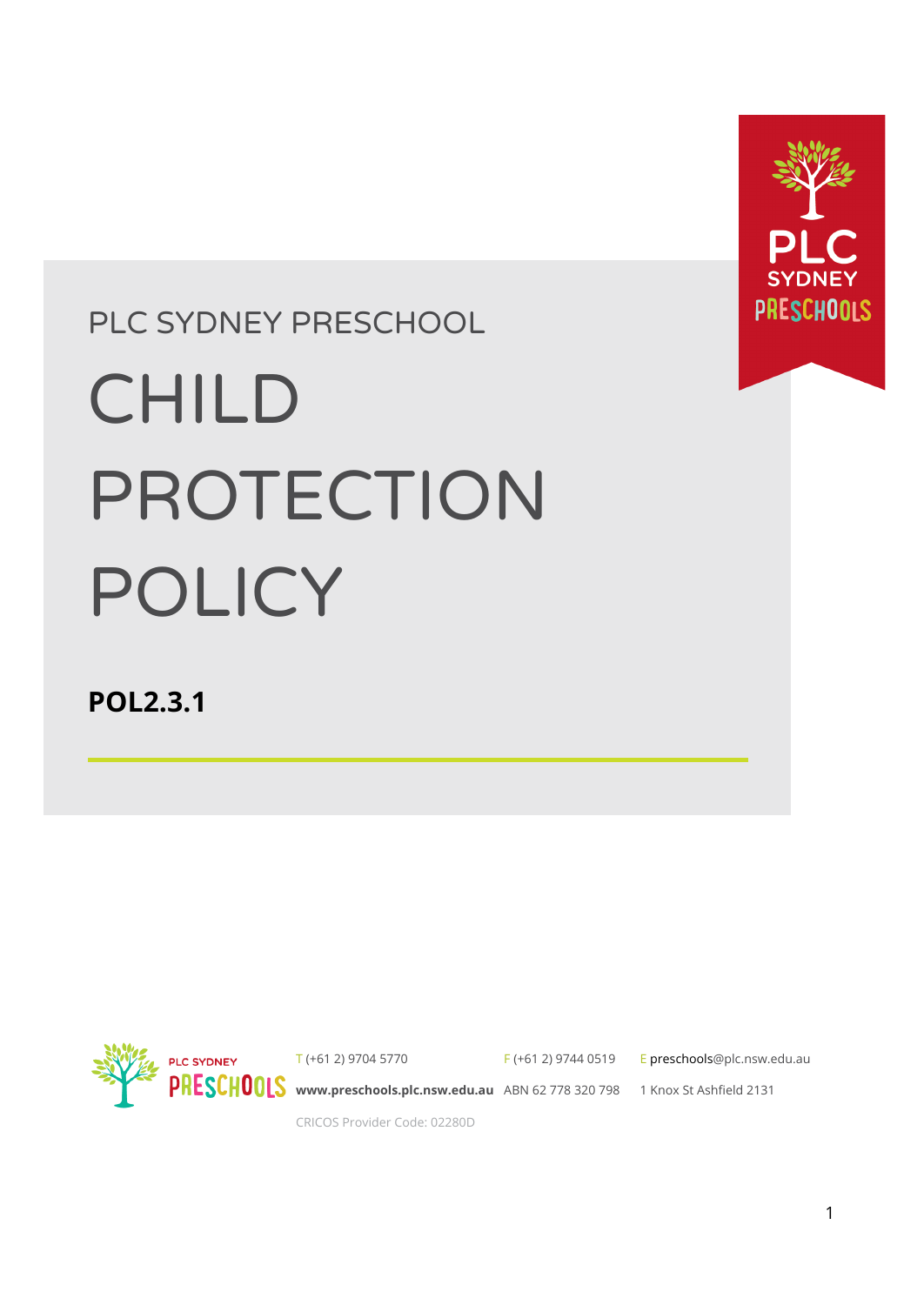| <b>Name of Policy</b>      | PLC SYDNEY PRESCHOOL CHILD PROTECTION POLICY                 |  |  |
|----------------------------|--------------------------------------------------------------|--|--|
| <b>Policy Number</b>       | POL2.3.1.                                                    |  |  |
| <b>Policy Status</b>       | APPROVED                                                     |  |  |
| <b>Date Effective</b>      | January 2020                                                 |  |  |
| <b>Last Edited</b>         | <b>March 2021</b>                                            |  |  |
| <b>Date of Next Review</b> | <b>March 2022</b>                                            |  |  |
| <b>Review Period</b>       | Every year or as required as a result of legislative changes |  |  |
| <b>Contact Person</b>      | Director of Preschool                                        |  |  |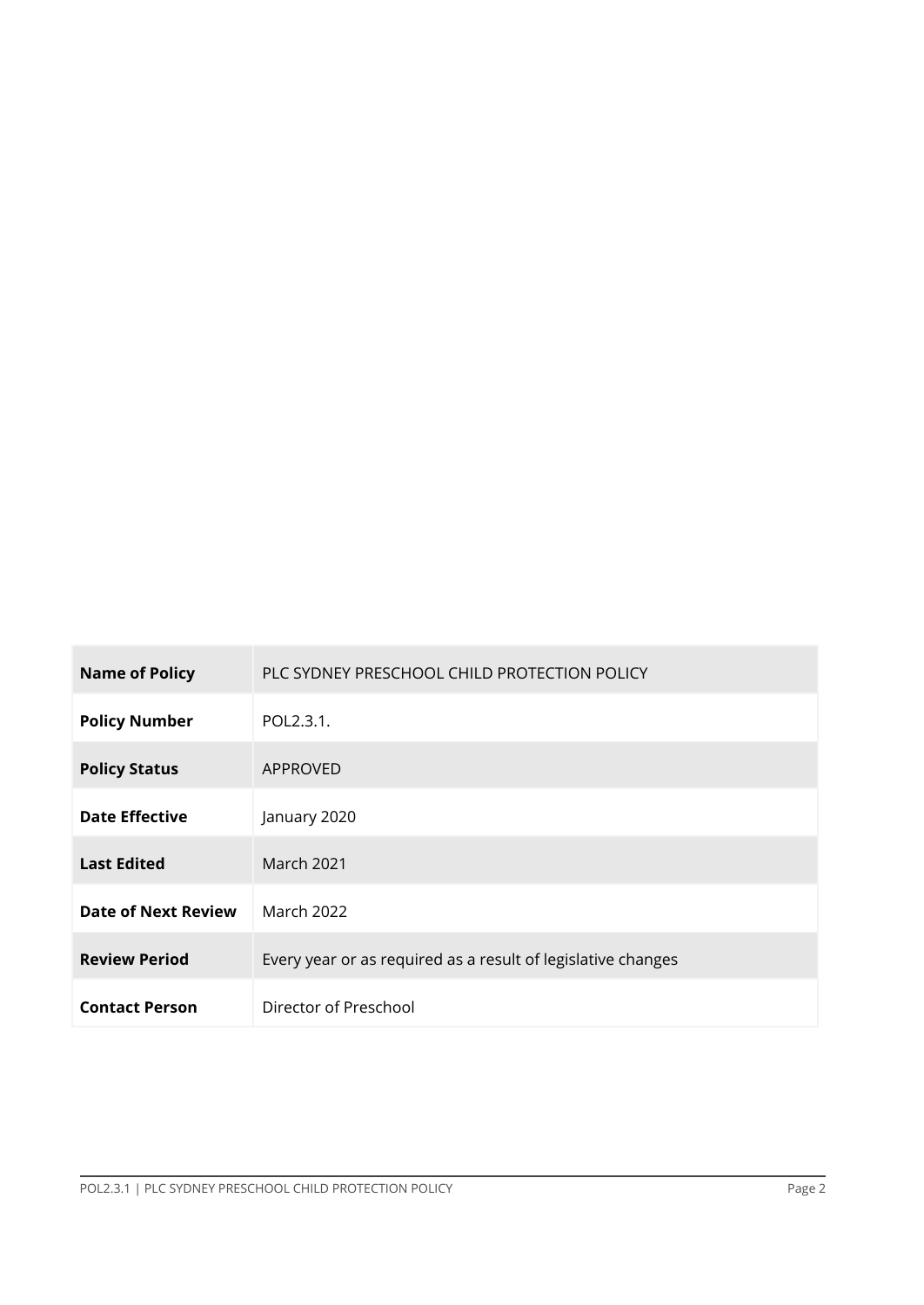# **TABLE OF CONTENTS**

| <b>1 RELATED LEGISLATION AND REFERENCES</b>                             | $\boldsymbol{4}$ |
|-------------------------------------------------------------------------|------------------|
| <b>2 INTRODUCTION</b>                                                   | 4                |
| <b>3 EXPLANATION AND DEFINITIONS</b>                                    | 5                |
| <b>4 DOCUMENTATION OF CURRENT CONCERNS</b>                              | 7                |
| <b>5 MANDATORY REPORTING</b>                                            | 7                |
| <b>6 DISCLOSURE OF ABUSE</b>                                            | 8                |
| 7 ALLEGATIONS OF ABUSE AGAINST STAFF, EDUCATORS, VOLUNTEERS OR STUDENTS | 9                |
| 8 INFORMING THE EDUCATOR, VOLUNTEER/ STUDENT                            | 10               |
| <b>9 RIGHTS OF ALL PARTIES</b>                                          | 11               |
| <b>10 INFORMATION EXCHANGE AND INTERAGENCY COLLABORATION</b>            | 12               |
| <b>11 POLICY EVALUATION AND REVIEW</b>                                  | 13               |
| <b>12 APPENDICES</b>                                                    | 14               |
|                                                                         |                  |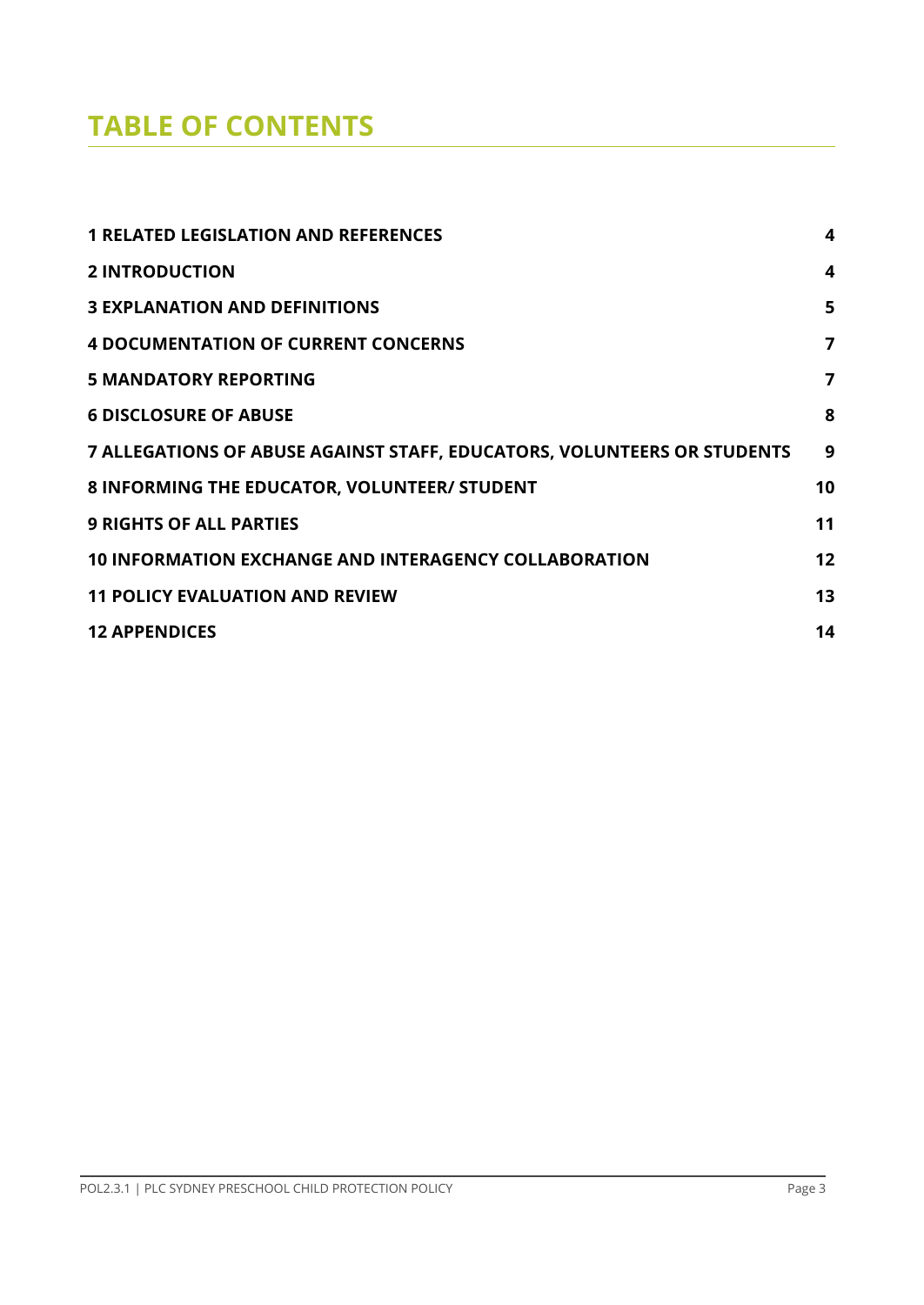# <span id="page-3-0"></span>**1 RELATED LEGISLATION AND REFERENCES**

This information refers to Quality Area 2 of the National Quality Standards: CHILDREN'S HEALTH AND SAFETY.

- Council of Social Services of NSW 2010, [www.ncoss.org.au](http://www.ncoss.org.au)
- NSW Government Department of Human Services, Community Services, and Resources for Mandatory Reporters, accessed from: [www.community.nsw.gov.au/preventing-child-abuse-and-neglect/resources-for-manda](http://www.community.nsw.gov.au/preventing-child-abuse-and-neglect/resources-for-mandatory-reporters.html) [tory-reporters.html](http://www.community.nsw.gov.au/preventing-child-abuse-and-neglect/resources-for-mandatory-reporters.html)
- NSW Government, Department of Premier and Cabinet, Child Wellbeing & Child Protection: NSW
- Interagency Guidelines, accessed from: [www.keepthemsafe.nsw.gov.au/initiatives/interagency\\_guidelines](http://www.keepthemsafe.nsw.gov.au/initiatives/interagency_guidelines)
- Child Story Reporter Community, accessed from: <https://reporter.childstory.nsw.gov.au>
- Children and Young Persons (Care and Protection) Act 1988 and Regulation 2000
- Children's Guardian Act 2019
- Education and Care Services National Law and Regulations: 84
- Link to National Quality Standard: 2.3

## <span id="page-3-1"></span>**2 INTRODUCTION**

PLC Sydney Preschools is committed to providing an environment that fosters health, development, spirituality, self-respect and dignity, which is free from violence and exploitation.

Under the Children and Young Persons (Care and Protection) Act 1998, children and young people must receive the care and protection necessary to ensure their safety, welfare and wellbeing. All educators and volunteers of our service are Mandatory Reporters and are required to report to the Child Protection Helpline (Phone: 132 111) if they have reasonable grounds to suspect a child or young person is at risk of significant harm and have current concerns about the safety, welfare or wellbeing of a child or young person where the concerns arise during or from their work.

We are committed to ensuring all educators have a full understanding of their responsibilities as a Mandatory Reporter and are supported in fulfilling these.

POL2.3.1 | PLC SYDNEY PRESCHOOL CHILD PROTECTION POLICY PAGE 4 | PLC SYDNEY PAGE 4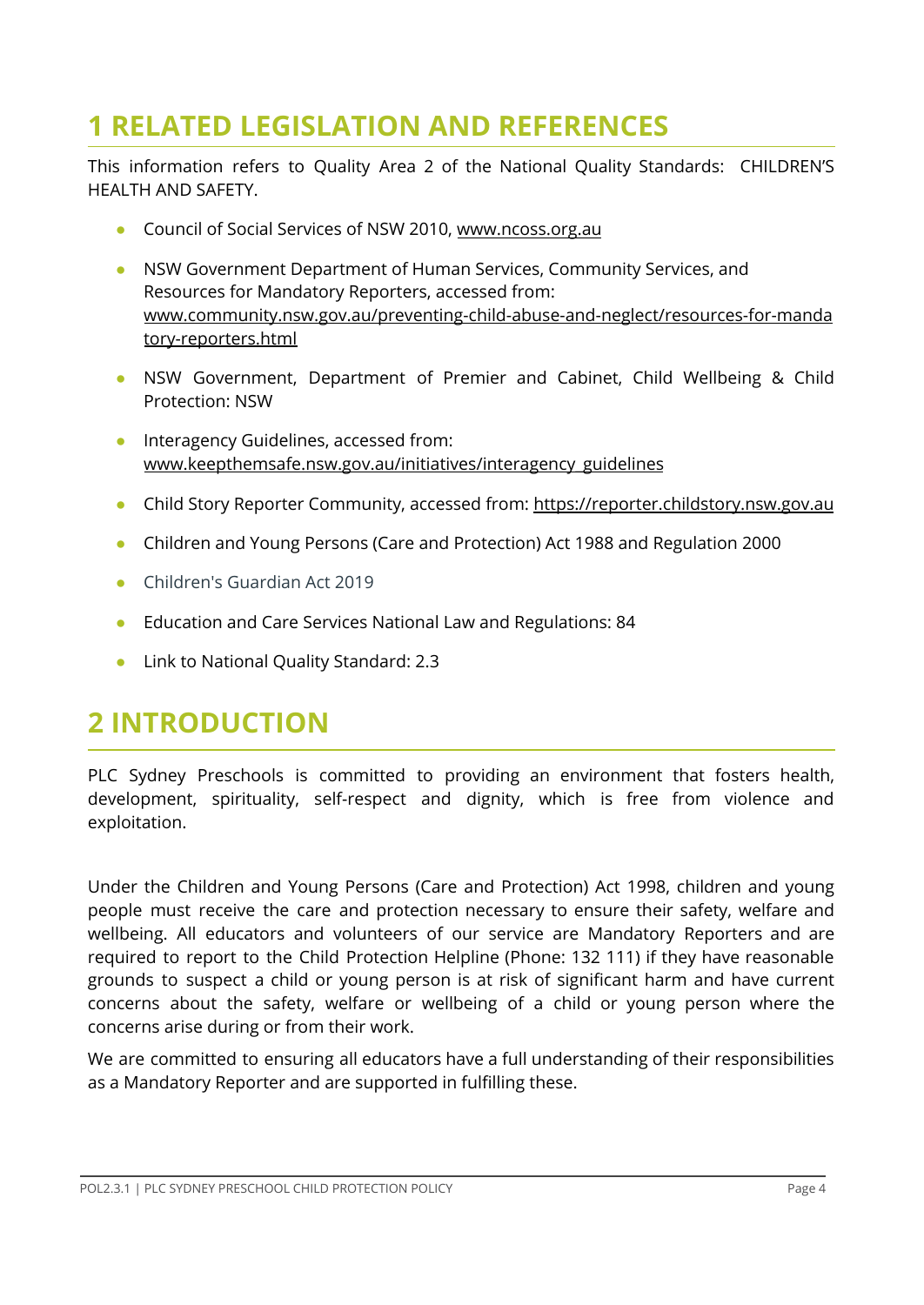## <span id="page-4-0"></span>**3 EXPLANATION AND DEFINITIONS**

The Approved Provider, Nominated Supervisor, Educators and staff are responsible for taking every reasonable precaution to protect children being educated and cared for by the service from harm, recognising indicators and responding effectively if issues arise, including mandatory reporting of child abuse.

'**Mandatory reporters**' - for the Preschool: are people who deliver education or children's services, wholly or partly, to children as part of their professional work or other paid employment, and those in management positions in these services.

'**At risk of significant harm**' - in relation to a child or young person means that there are current concerns for their safety, welfare or wellbeing because of the presence to a significant extent of any one or more of the following circumstances:

- **Physical abuse** suspicion of a non-accidental injury or physical harm, or known treatment that may have caused or is likely to cause an injury or physical harm to a child/young person, resulting from a parent/carer or other adult household member.
- **Neglect** suspicion that a parent/carer is not adequately meeting a child's/young person's needs such as: supervision, shelter, medical care, hygiene/clothing, mental health care, schooling/education, nutrition or other basic needs. Or the child/young person is a danger to self or others due to parents/carers not supervising or providing care.
- **Sexual abuse** suspicion a sexual activity or behaviour is being or is likely to be imposed on a child/young person by another person or concerns that a child/young person may be sexually harming another child or young person.
- **Psychological harm** a child/young person appears to be experiencing psychological/emotional distress and is a danger to self or others as a consequence of parent/carer behaviour; or where an underage marriage or similar union, where one of both partners is under 18 years has occurred.
- **Danger to self or others** a child/young person is demonstrating suicidal or self-harming behaviours, posing a danger to self or others and it is not known whether the parent/carer behaviours contributed now or in the past.
- **Relinquishing care** the parent/carer states they will not or cannot continue to provide care of the child/young person and they are unable to make an informed decision (temporarily or permanently); or the child/young person are in care for longer than the legislation allows.
- **Carer Concern** a child/young person is significantly affected by carer concerns such as substance abuse, mental health or domestic violence.Unborn child – concerns for the welfare of an unborn child at birth.

'**Reasonable grounds**' - means that you suspect a child may be at risk of significant harm based on: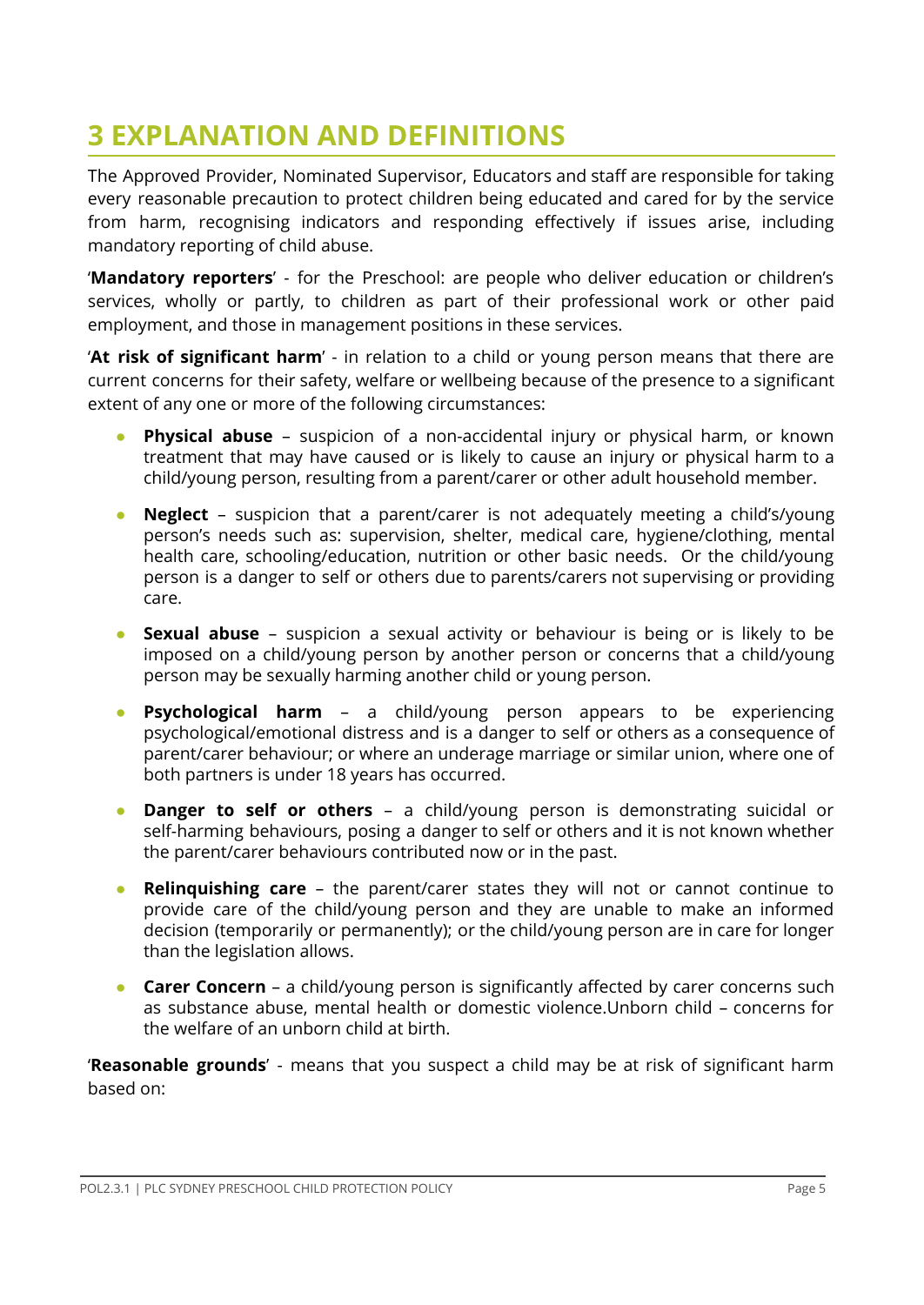- Your observations of the child, young person or family; or
- What the child, young person, parent or another person has told you. It does not mean that you are required to confirm your suspicions or have clear proof before making a report.
- What can reasonably be inferred based on professional training and/or experience.

(Refer to Appendix 1 of this policy "Indicators of Abuse" for guidance)

The Approved Provider/Nominated Supervisor will:

- Ensure that any adult working directly with children signs a Prohibited Employment Declaration Form and a Consent to a Working with Children Check, and ensure their clearance, prior to employment;
- Ensure every adult working with children is made aware of The Children and Young Persons (Care and Protection) Act 1998 and Keep Them Safe: A shared approach to child wellbeing and of their obligations under this law and action plan (Education and Care Services National Regulation, Regulation 84, National Quality Standards QA 2);
- Orientate every working adult to this child protection policy, Keep Them Safe protocols and Mandatory Reporter responsibilities and ensuring their regular review of these;

Educators and staff will:

- Communicate any current concerns for any child at risk of significant harm to the Nominated Supervisor
- Develop trusting and secure relationships with all children at the service;
- Make reports of current concerns for any child at risk of significant harm to the Child Protection Helpline;
- Make appropriate responses to all disclosures of abuse and any allegation of abuse against staff members of the service; and
- Ensure that Child Protection training is kept up to date when any significant changes are made to legislation.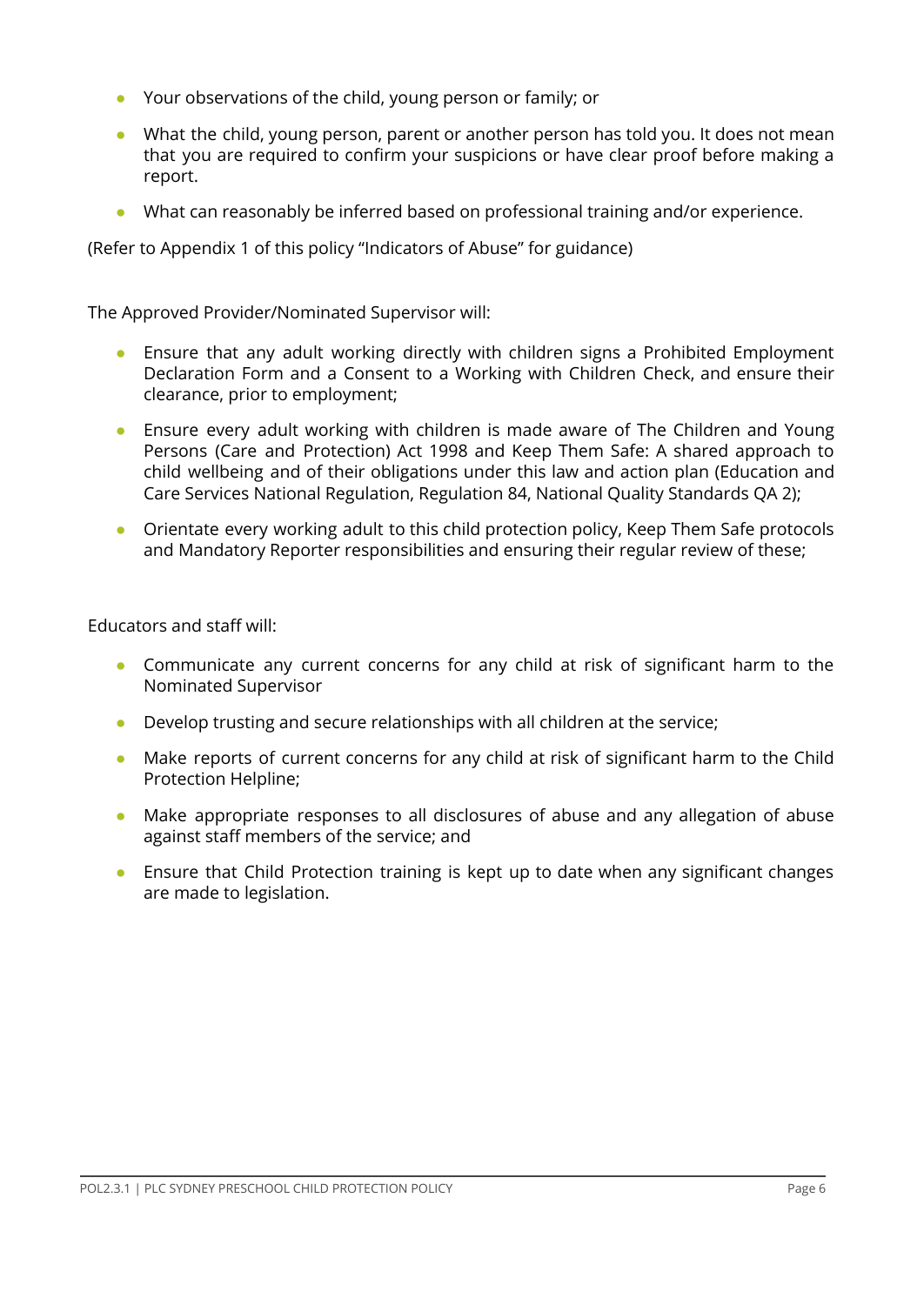# <span id="page-6-0"></span>**4 DOCUMENTATION OF CURRENT CONCERNS**

#### **The Approved Provider/Nominated Supervisor will:**

- Support staff through the process of documenting and reporting current concerns of children at risk of significant harm; and
- Provide all staff and educators with clear guidelines around documentation and a template to support this. Refer to Appendix 4 of this policy "Responding to a Child Wellbeing concern or Child Protection Report" Flowchart for guidance.

#### **Educators and staff will:**

● Make a record of the indicators observed (using the "Suspected Child at Risk of Harm" form attached to this policy) that have led to the belief that there is a current risk of harm. Information on indicators of risk of harm is outlined in the NSW Mandatory Reporter Guide.

<https://reporter.childstory.nsw.gov.au/s/mrg>

● Discuss any concerns with the Nominated Supervisor of the service and involve them through the process of any report.

## <span id="page-6-1"></span>**5 MANDATORY REPORTING**

#### **The Approved Provider/Nominated Supervisor will:**

- Provide all staff and educators working directly with children with a copy of this Child Protection Policy
- Display the Child Protection Helpline number (132 111) on all phones and lists of emergency contact numbers in the interests of timely reporting.

#### **Educators and staff will:**

- In an emergency, where there are urgent concerns for a child's health or life, it is important to contact the police, using the emergency line '000'.
- If a staff member suspects that a child is at risk of harm or risk of significant harm they should use the Mandatory Report Guide, which can be accessed at [www.keepthemsafe.nsw.gov.au](http://www.keepthemsafe.nsw.gov.au) to determine appropriate steps to follow. The guide will assist mandatory reporters in determining the most appropriate reporting decision.
- Each time the Mandatory Report Guide is used a copy of the Decision Report needs to be printed off and placed in the child's file for future reference. The Decision Report will provide an explanation of the outcome based on your completion of the decision tree.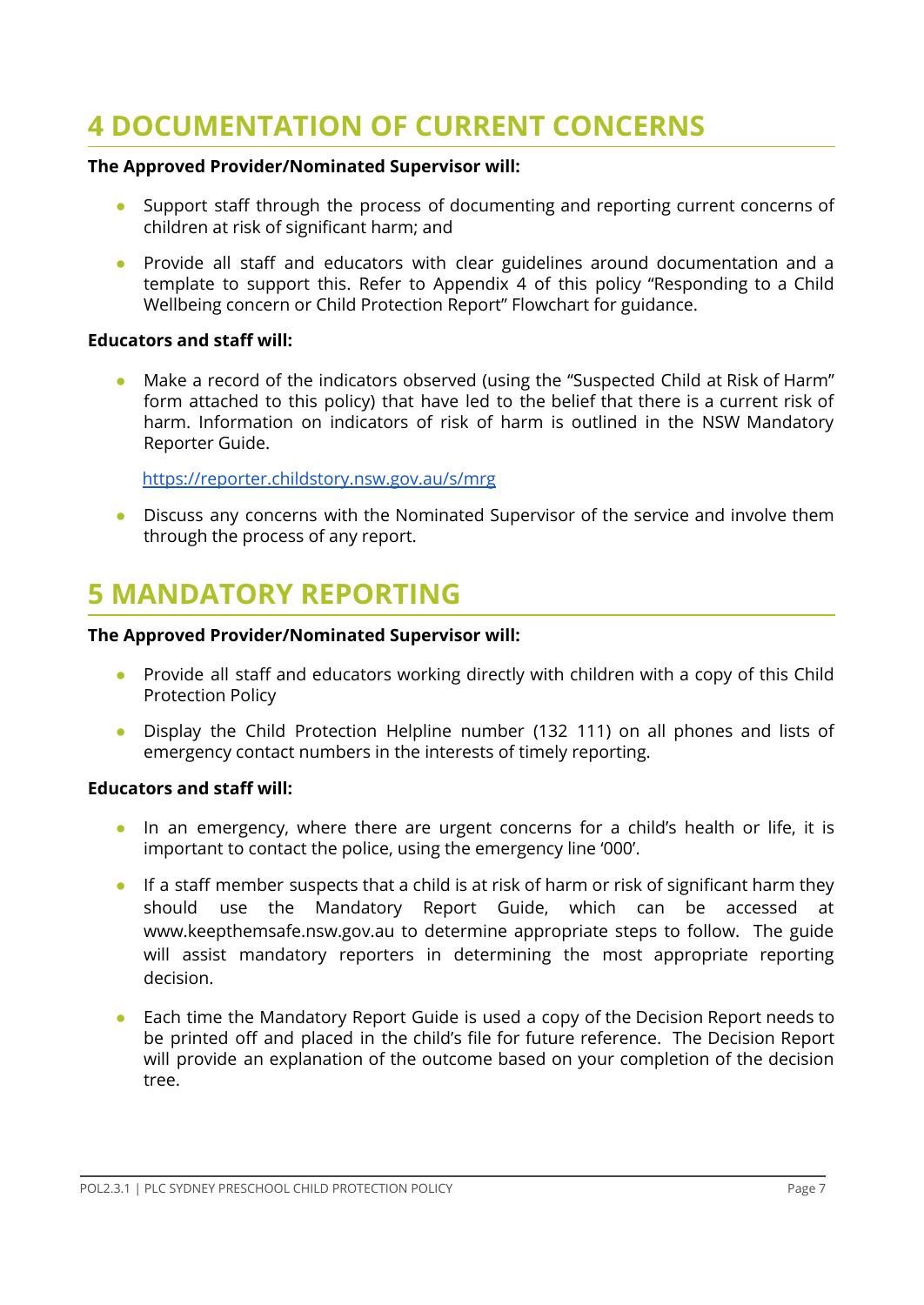- If the Mandatory Reporter Guide determines that an educator or staff member's concerns do not meet the risk of significant harm threshold they do not need to make a report to the Child Protection Helpline, however, they should discuss the matter with the Nominated Supervisor to determine whether the child or family would benefit from the assistance of another agency.
- The staff member or educator should monitor the situation and if they believe there is additional information that could be taken into account, please repeat steps 1 to 4 as required.

## <span id="page-7-0"></span>**6 DISCLOSURE OF ABUSE**

#### **Educators and staff WILL:**

- Move to a suitable environment, free of distractions;
- React calmly and patiently to child making the disclosure;
- Listen attentively, let the child or young person use their own words and later write down the child's **exact words**;
- Provide comfort and care to the child.
- Follow the steps for reporting as per the Mandatory Reporters Guide.
- Reassure the child or young person that it is right to tell, it is not their fault; recognise their bravery and strength for talking about something so difficult:
- Respect that the child or young person may only reveal some details;
- Avoid making promises you can't keep manage their expectations;
- Explain what will happen now that it is part of your job to tell people who can help the child or young person.

#### **Educators and staff WILL NOT:**

- Prompt or quiz the child for further details or ask leading questions, which would make the child feel uncomfortable or has the potential to jeopardise any future legal proceedings that may arise as a result of any investigation.
- It is important to understand that our role is solely to support the wellbeing of the child at all times, not to investigate further any disclosure made by the child.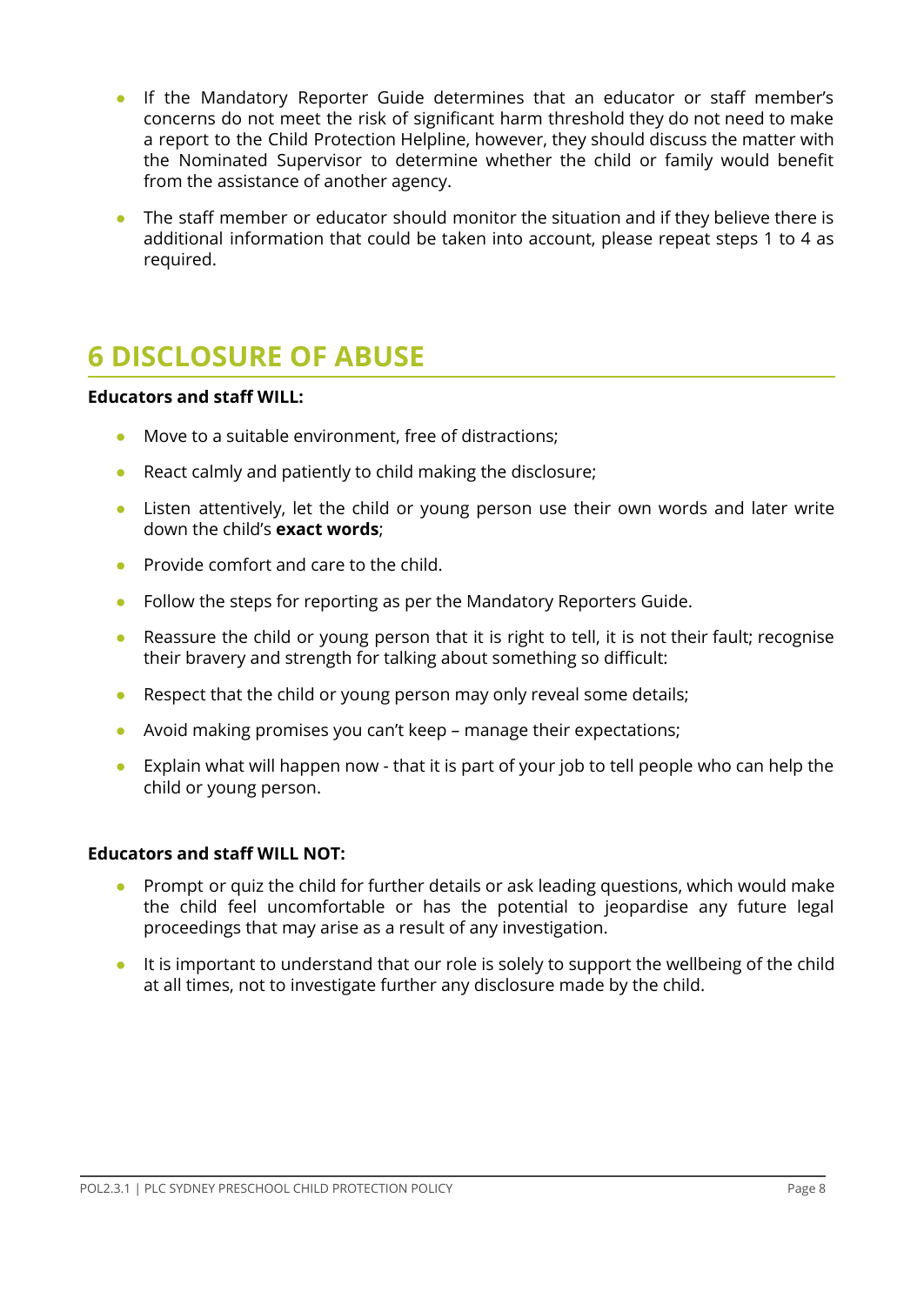## <span id="page-8-0"></span>**7 ALLEGATIONS OF ABUSE AGAINST STAFF, EDUCATORS, VOLUNTEERS OR STUDENTS**

#### **The Approved Provider/Nominated Supervisor will:**

- Develop and maintain a system of appropriate record keeping for all allegations to ensure detailed documentation is made and stored as required;
- Take all allegations of abuse seriously and clarify what is being alleged with the person who is making the allegation;
- Assess whether or not a child or young person is 'at risk of significant harm' and, if so, make a report to the **Child Protection Helpline**;
- Determine whether or not the allegation is a reportable allegation, a reportable conviction, or reportable conduct. For determination, reference can be made at: [https://www.kidsguardian.nsw.gov.au/child-safe-organisations/reportable-conduct-sch](https://www.kidsguardian.nsw.gov.au/child-safe-organisations/reportable-conduct-scheme/fact-sheets) [eme/fact-sheets](https://www.kidsguardian.nsw.gov.au/child-safe-organisations/reportable-conduct-scheme/fact-sheets)
- Report reportable allegations and reportable convictions to the Office of the Children's Guardian within **7 business days of receipt;**
- Consider whether or not the police need to be informed of the allegation and if so, make a report;
- If a report is made to the police, complete a *SI01Notification Of Serious Incident Form* located on the NQA ITS website and submit to Department of Education and Communities within 24 hours of the incident;
- If a report has not been made to the police, complete a *NL01 Notification of Complaints and Incidents (other than serious incidents) Form* and submit to the Department of Education and Communities within **7 days of the incident**;
- Ensure confidentiality is maintained at all times and that systems are in place to deal with any breaches of confidentiality;
- Undertake a risk management approach following an allegation to ensure the protection and safety of children, staff and visitors to the service. Based on this risk assessment, decisions will be made in order to manage the risks that have been identified;
- Develop an investigation plan of the matter. Obtain relevant information from a range of sources. This may include a statement from the person who made the allegation; statements from witnesses and a statement from the person against whom the allegation has been made and any other relevant documentation;
	- If the allegation is being investigated by Department of Communities and Justice (DCJ) or the Police, the service will be guided by their advice as to whether they should independently investigate the allegation;
	- If the investigation is carried out by the service, the information that has been gathered will be assessed and a finding made as to whether the allegation is

POL2.3.1 | PLC SYDNEY PRESCHOOL CHILD PROTECTION POLICY Page 9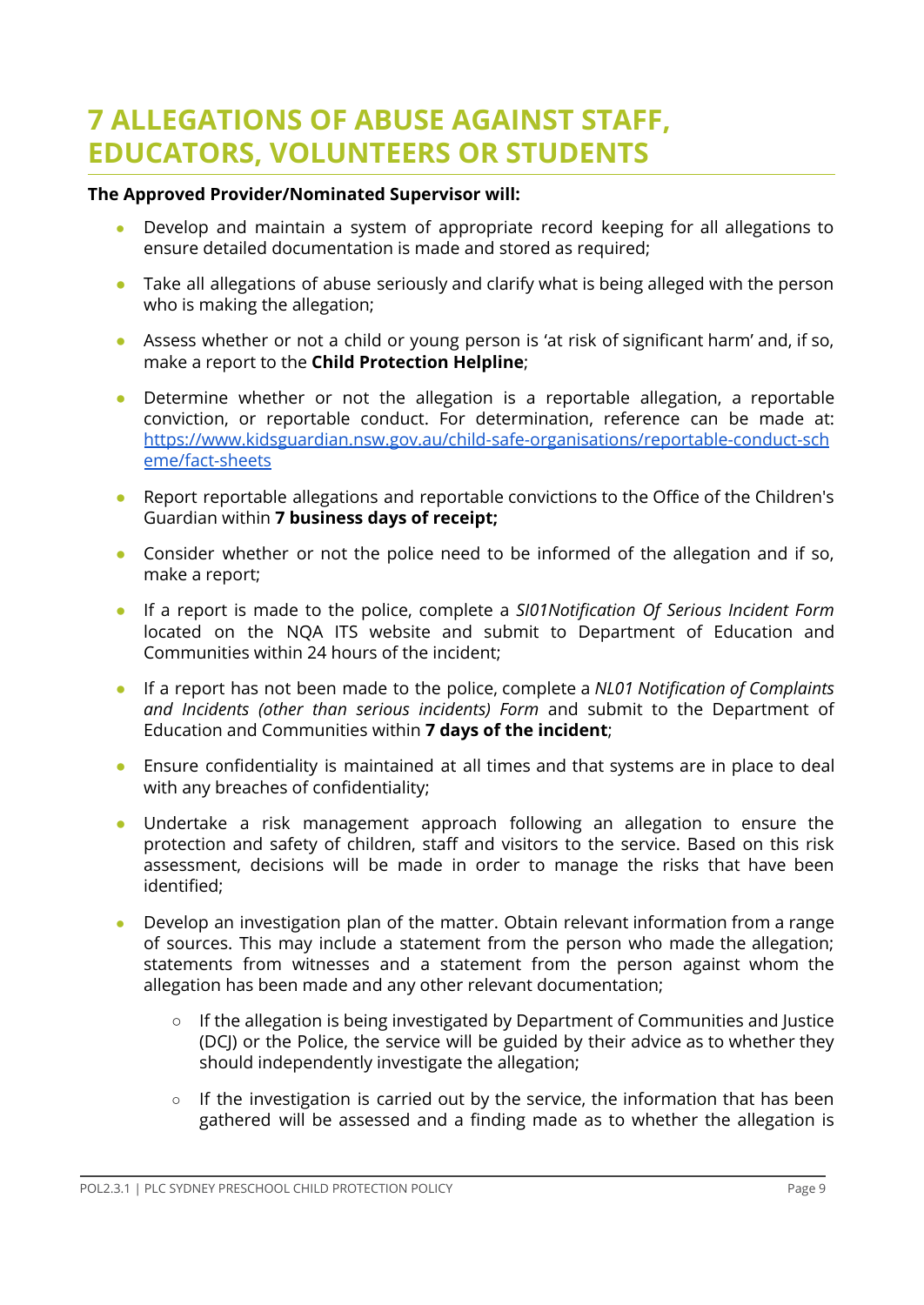false, vexatious, misconceived, not reportable conduct, not sustained or sustained. The reasons for the finding will be clearly recorded to ensure that the decision-making has been transparent;

- The educator, volunteer or student will be advised of the outcome of the investigation in writing. Advice will be provided about the investigation finding and any follow up action that may be required. Advice will also be provided about any rights of appeal and the person will be advised that the Office of the Children's Guardian has been notified and the Commission of Children and Young Persons also notified of the relevant employment proceeding (if relevant);
- Department of Communities and Justice (DCJ) will also be informed of the outcome of the investigation.
- If the person subject of the investigation is a Early Learning Teacher, accredited through NESA, and the allegation of reportable conduct is sustained, then NESA must be notified

## <span id="page-9-0"></span>**8 INFORMING THE EDUCATOR, VOLUNTEER/ STUDENT**

#### **The Approved Provider/Nominated Supervisor will:**

- Treat the staff member/educator/volunteer/student with fairness at all times and uphold their employee rights at all times;
- Depending on the nature of the allegation, arrange to inform the person immediately (though be guided by the advice of DCJ or the Police);
- Arrange for the person against whom an allegation has been made, to have a support person attend the meeting. This support person must not participate in the discussions throughout the meeting;
- Make accurate documentation of all conversations, and ensure all records are be kept confidentially;
- Offer counselling or support to the person subject to the allegation;
- Depending on the nature of the allegation made, the person subject to the allegation may be suspended pending further investigation;
- After all investigations are completed, provide the educator/carer/volunteer with verbal and written notification of the outcome of the investigation.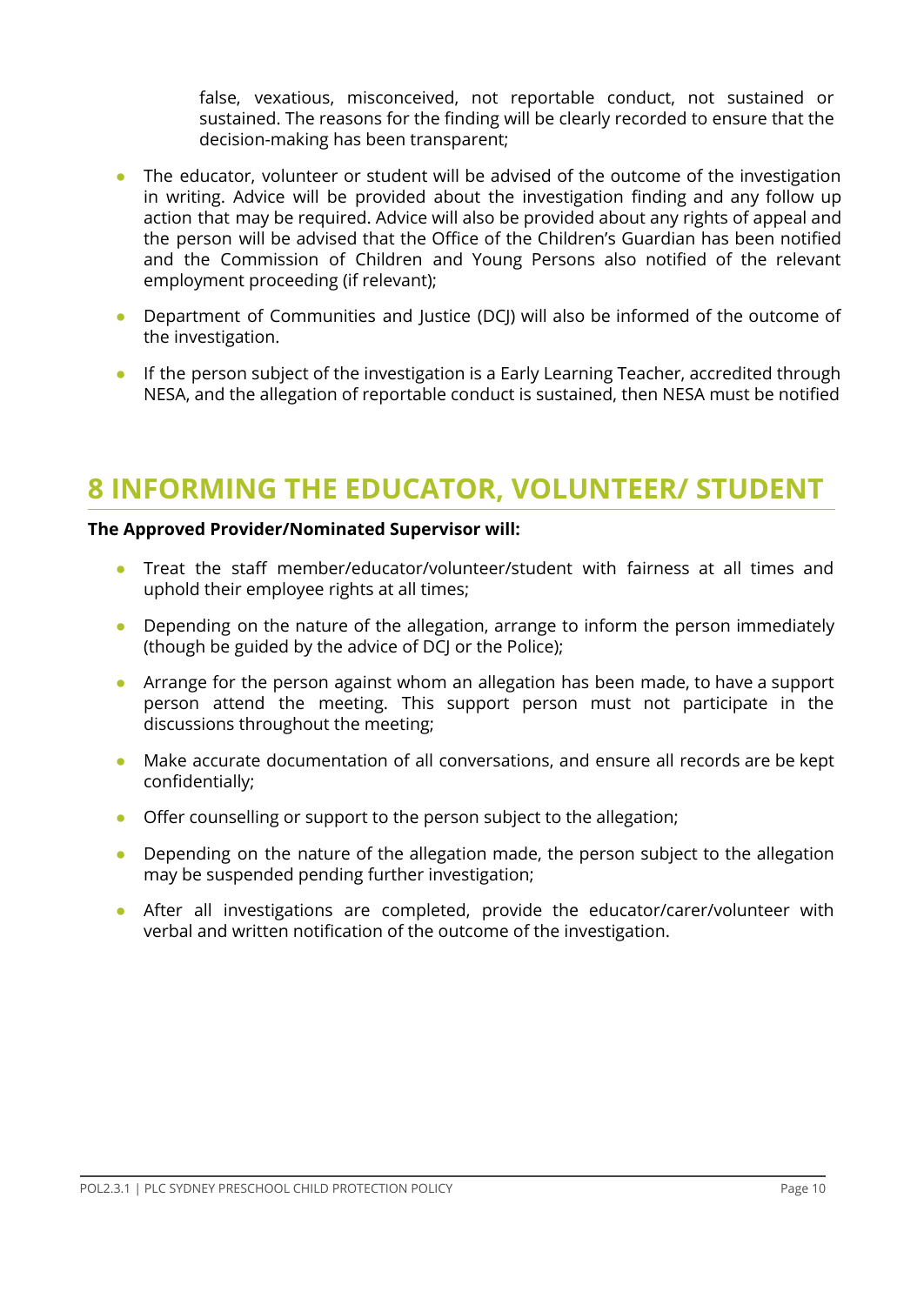# <span id="page-10-0"></span>**9 RIGHTS OF ALL PARTIES**

The decision making process throughout the investigation will be based on the safety and wellbeing of the child/ren and the staff/carers/carer's household members.

Consideration will be taken in relation to actual or potential 'conflicts of interest' that may be held by the investigator.

All reportable allegations will be notified to the Office of the Children's Guardian. The person, against whom the allegation has been made, will be notified of this and will also be notified of the investigation finding and follow up action, including the notification to the Commission of Children and Young Persons, if relevant.

The person, against whom the allegation has been made, will be notified of any appeal mechanisms if they are not satisfied with the investigation process or the outcome of the investigation.

The Approved Provider and Nominated Supervisor, or other nominated person who conducts the investigation, will ensure that they act without bias, without delay and without conflict of interest.

## <span id="page-10-1"></span>**10 INFORMATION EXCHANGE AND INTERAGENCY COLLABORATION**

- **Changes to legislation** about Information Exchange resulted from Wood's recommendation that agencies should take on a greater role and responsibility in supporting children and families and that Non-Government organisations should be equal partners with government in the delivery of services to children, young people and their families.
- The changes to the legislation (Chapter 16A of the Children and Young Persons (Care and Protection) Act 1998 mean that agencies can now exchange information about the safety, welfare or wellbeing of children and young people more freely without Community Service involvement.
- **Information Exchange can only occur under certain conditions**. Information must relate to the safety, welfare and wellbeing of a child or young person. The information could assist the agency to make decisions or undertake an assessment or plan, initiate or conduct an investigation, provide a service, and/or manage any risk to the child or young person. Staff and educators are to use Appendix 3 when requesting information under Chapter 16A.
- **Types of information that can be exchanged** are: the child or young person's circumstances or history, information on a parent or family member, or people having a significant or relevant relationship with a child or young person, or information about an agency's dealings with the child or young person or their family.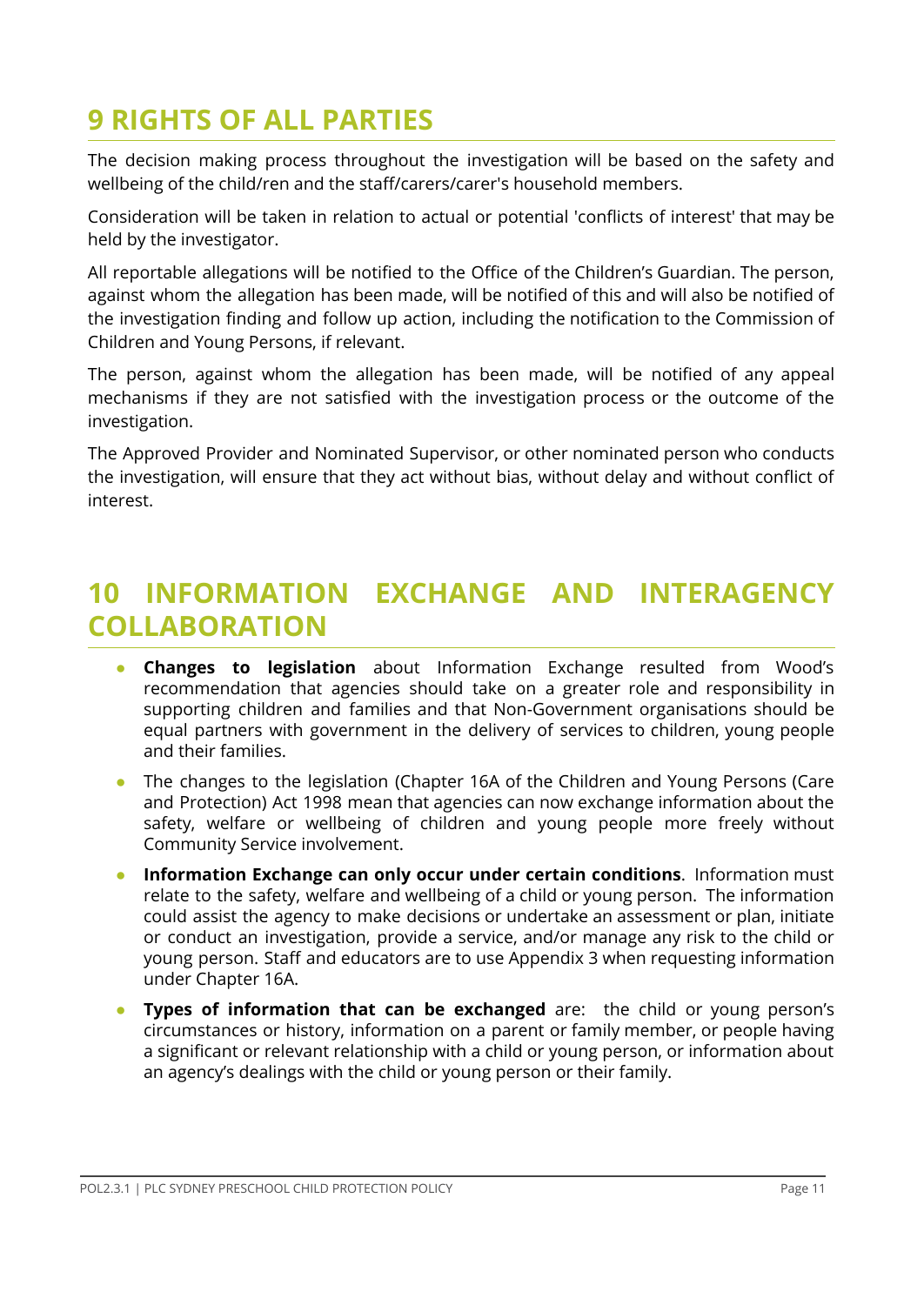\* Further information about providing and requesting information under Chapter 16A can be found at

[www.community.nsw.gov.au/kts/guidelines/info-exchange/provide-request](http://www.community.nsw.gov.au/kts/guidelines/info-exchange/provide-request)

- **Why** is Interagency **Collaboration important**? Provides a whole picture of a child or young person and their family. Agencies often hold small parts of information, which on their own may not constitute risk of significant harm, but together with information held by others, may be considerably more serious.
- Points to consider when exchange information with other agencies such as Police, Hospitals, General Practitioners; other children's services the child maybe attending:
	- Consider the information you have and what additional information you may need.
	- Consult with your supervisor.
	- Ensure that the request meets with best practice.
	- Document the process and consult with your supervisor.
	- Seek the information.
	- Consider all of the information.
	- Document your progress.

Take action as required.

## <span id="page-11-0"></span>**11 POLICY EVALUATION AND REVIEW**

This Policy will be monitored and reviewed to ensure compliance with legislative requirements and unless deemed necessary through the identification of practice gaps, the Preschool will review this Policy every three years.

In accordance with R.172 of the *Education and Care Services National Regulations*, the Preschool will ensure that families of children enrolled at the Preschool are notifies at least 14 days before making any change to a policy or procedure that may have significant impact on the provision of education and care to any child enrolled at the Preschool; a family's ability to utilise the Preschool; the fees charged or the way in which fees are collected.

Policies are reviewed each year, or in the event of legislative or regulatory change, or as a result of an incident at the Preschool.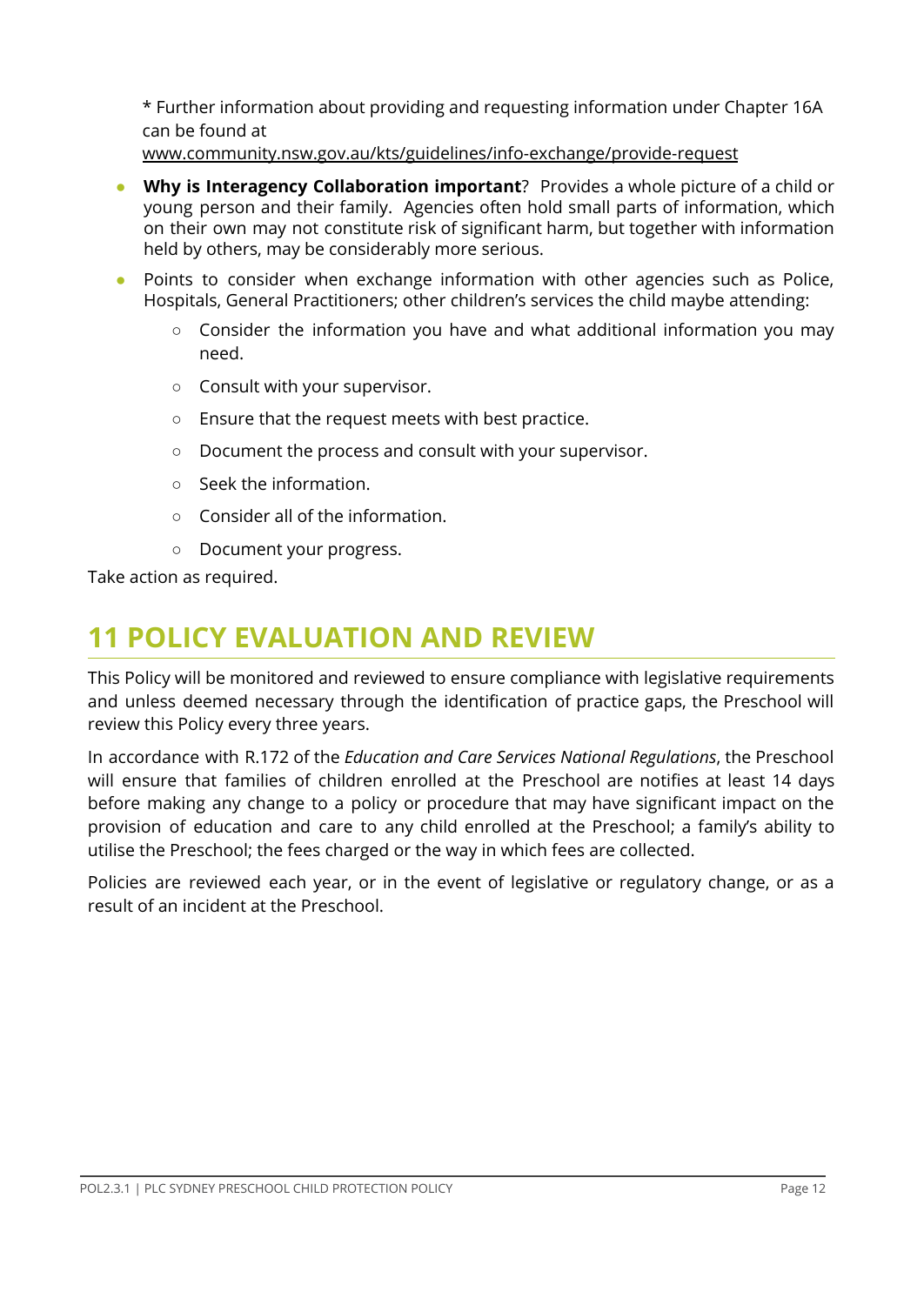| <b>Policy review date</b> | <b>Modifications</b>                                                                                                                                   | Next review date  |
|---------------------------|--------------------------------------------------------------------------------------------------------------------------------------------------------|-------------------|
| 26.2.21                   | Changes made to reflect the reportable conduct<br>allegations reporting moving from the Ombudsman's<br>Office to the Office of the Children's Guardian | <b>March 2022</b> |
| 8.3.21                    | Appendix 4 updated<br>Updated link to childstory<br>Updated Child Protection Helpline phone number                                                     |                   |
| 24.5.21                   | Appendix 4 update to childstory weblink                                                                                                                |                   |
|                           |                                                                                                                                                        |                   |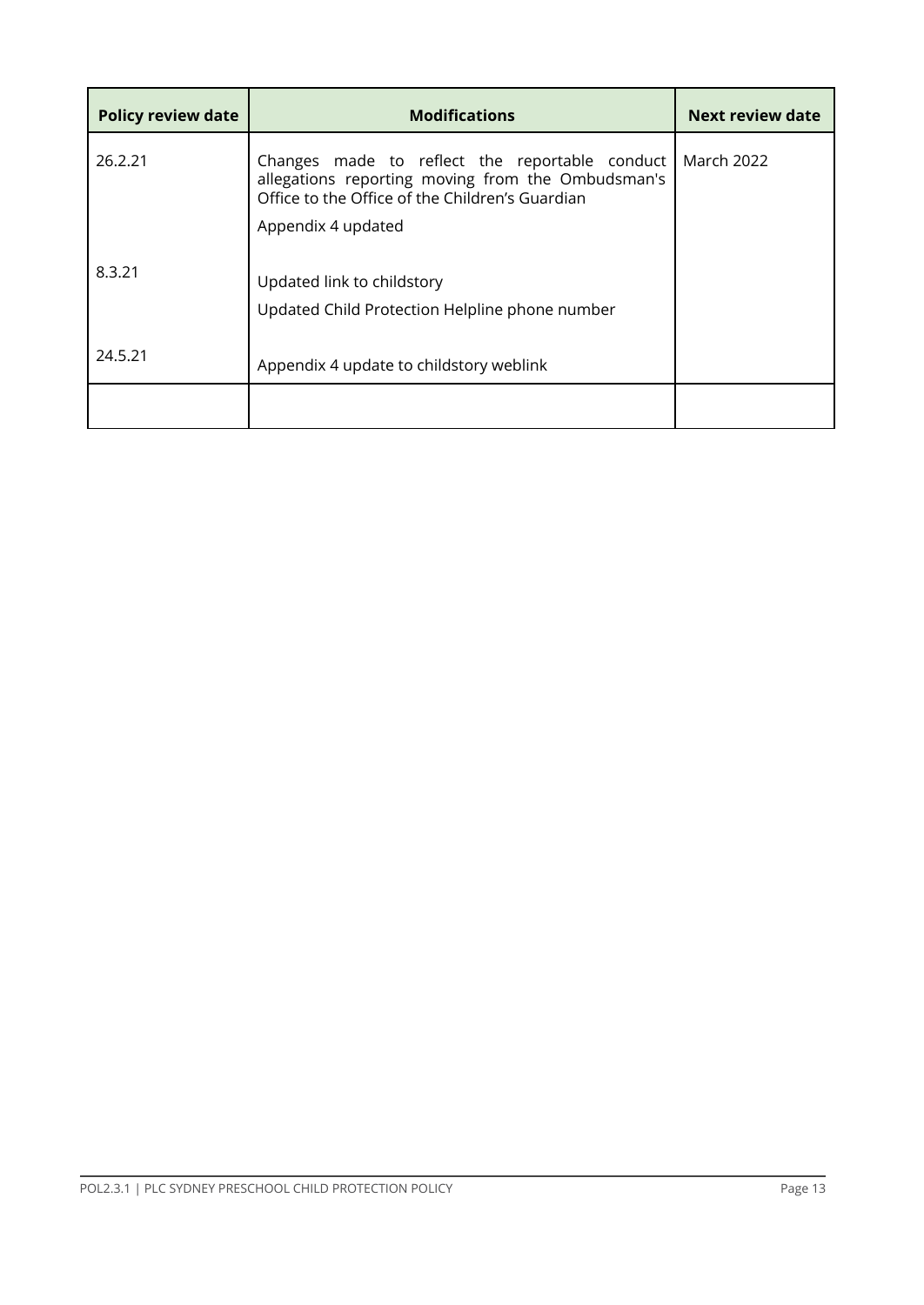# <span id="page-13-0"></span>**12 APPENDICES**

## **Appendix 1**

## **INDICATORS OF ABUSE IN CHILDREN OR YOUNG PEOPLE**

| <b>Physical Abuse</b>                                                                                                                                                                                                                                                                                                                                                                                                                                                                                                                                                                                                                                                                                                                                                                                                                                                                                                                                                  | <b>Sexual Abuse</b>                                                                                                                                                                                                                                                                                                                                                                                                                                                                                                                                                                                                                                                                                                                                                                                                                                                                                                                                                                                            |  |  |
|------------------------------------------------------------------------------------------------------------------------------------------------------------------------------------------------------------------------------------------------------------------------------------------------------------------------------------------------------------------------------------------------------------------------------------------------------------------------------------------------------------------------------------------------------------------------------------------------------------------------------------------------------------------------------------------------------------------------------------------------------------------------------------------------------------------------------------------------------------------------------------------------------------------------------------------------------------------------|----------------------------------------------------------------------------------------------------------------------------------------------------------------------------------------------------------------------------------------------------------------------------------------------------------------------------------------------------------------------------------------------------------------------------------------------------------------------------------------------------------------------------------------------------------------------------------------------------------------------------------------------------------------------------------------------------------------------------------------------------------------------------------------------------------------------------------------------------------------------------------------------------------------------------------------------------------------------------------------------------------------|--|--|
| bruising to face, head or neck, other bruising<br>and marks which may show the shape of the<br>object that caused it e.g. belt buckle, hand<br>print<br>lacerations and welts<br>drowsiness, vomiting, fits or pooling of blood<br>$\bullet$<br>in the eyes, which may suggest head injury<br>adult bite marks and scratches<br>fractures of bones, especially in children<br>$\bullet$<br>under three years old<br>dislocations, sprains, twisting<br>$\bullet$<br>burns and scalds (including cigarette burns)<br>$\bullet$<br>multiple injuries or bruises<br>explanation of injury offered by the child or<br>$\bullet$<br>young person is not consistent with their<br>injury<br>abdominal pain caused by ruptured internal<br>$\bullet$<br>organs, without a history of major trauma<br>swallowing of poisonous substances, alcohol<br>$\bullet$<br>or other harmful drugs<br>general indicators of female genital mutilation<br>eg having a 'special operation' | bruising or bleeding in the genital area<br>$\bullet$<br>sexually transmitted diseases<br>$\bullet$<br>bruising to breasts, buttocks, lower abdomen<br>$\bullet$<br>or thighs<br>child or young person or their friend telling<br>$\bullet$<br>you about it, directly or indirectly<br>describing sexual acts<br>$\bullet$<br>sexual knowledge or behaviour inappropriate<br>$\bullet$<br>for the child's age<br>going to bed fully clothed<br>$\bullet$<br>regressive behaviour e.g. sudden return to<br>$\bullet$<br>bed-wetting or soiling<br>behaviour<br>self-destructive<br>drug<br>e.g.<br>$\bullet$<br>dependency, suicide attempts, self-mutilation<br>child being in contact with a known or<br>$\bullet$<br>suspected paedophile<br>anorexia or over-eating<br>$\bullet$<br>adolescent pregnancy<br>$\bullet$<br>unexplained accumulation of money and gifts<br>$\bullet$<br>persistent running away from home<br>$\bullet$<br>risk taking behaviours - self harm, suicide<br>$\bullet$<br>attempts |  |  |
| <b>Neglect</b>                                                                                                                                                                                                                                                                                                                                                                                                                                                                                                                                                                                                                                                                                                                                                                                                                                                                                                                                                         | <b>Emotional Abuse</b>                                                                                                                                                                                                                                                                                                                                                                                                                                                                                                                                                                                                                                                                                                                                                                                                                                                                                                                                                                                         |  |  |
| low weight for age and/or failure to thrive and<br>develop<br>physical problems e.g. sores,<br>untreated<br>$\bullet$<br>nappy rash<br>and urine<br>scalds,<br>serious<br>significant dental decay<br>poor standards of hygiene i.e. child or young<br>$\bullet$<br>person consistently unwashed<br>poor complexion and hair texture<br>child not adequately supervised for their age<br>scavenging or stealing food and focus on basic<br>survival<br>extended stays at school, public places, other<br>homes<br>longs for or indiscriminately seeks adult<br>$\bullet$<br>affection<br>rocking, sucking, head-banging<br>poor school attendance                                                                                                                                                                                                                                                                                                                      | constant feelings of worthlessness about life<br>$\bullet$<br>and themselves<br>unable to value others<br>$\bullet$<br>lack of trust in people<br>$\bullet$<br>lack of people skills necessary for daily<br>$\bullet$<br>functioning<br>extreme attention-seeking behaviour<br>$\bullet$<br>is obsessively eager to please or obey adults<br>$\bullet$<br>takes extreme risks, is markedly disruptive,<br>bullying or aggressive<br>is highly self critical, depressed or anxious<br>$\bullet$<br>suicide threats or attempts<br>$\bullet$<br>persistent running away from home.<br>$\bullet$                                                                                                                                                                                                                                                                                                                                                                                                                  |  |  |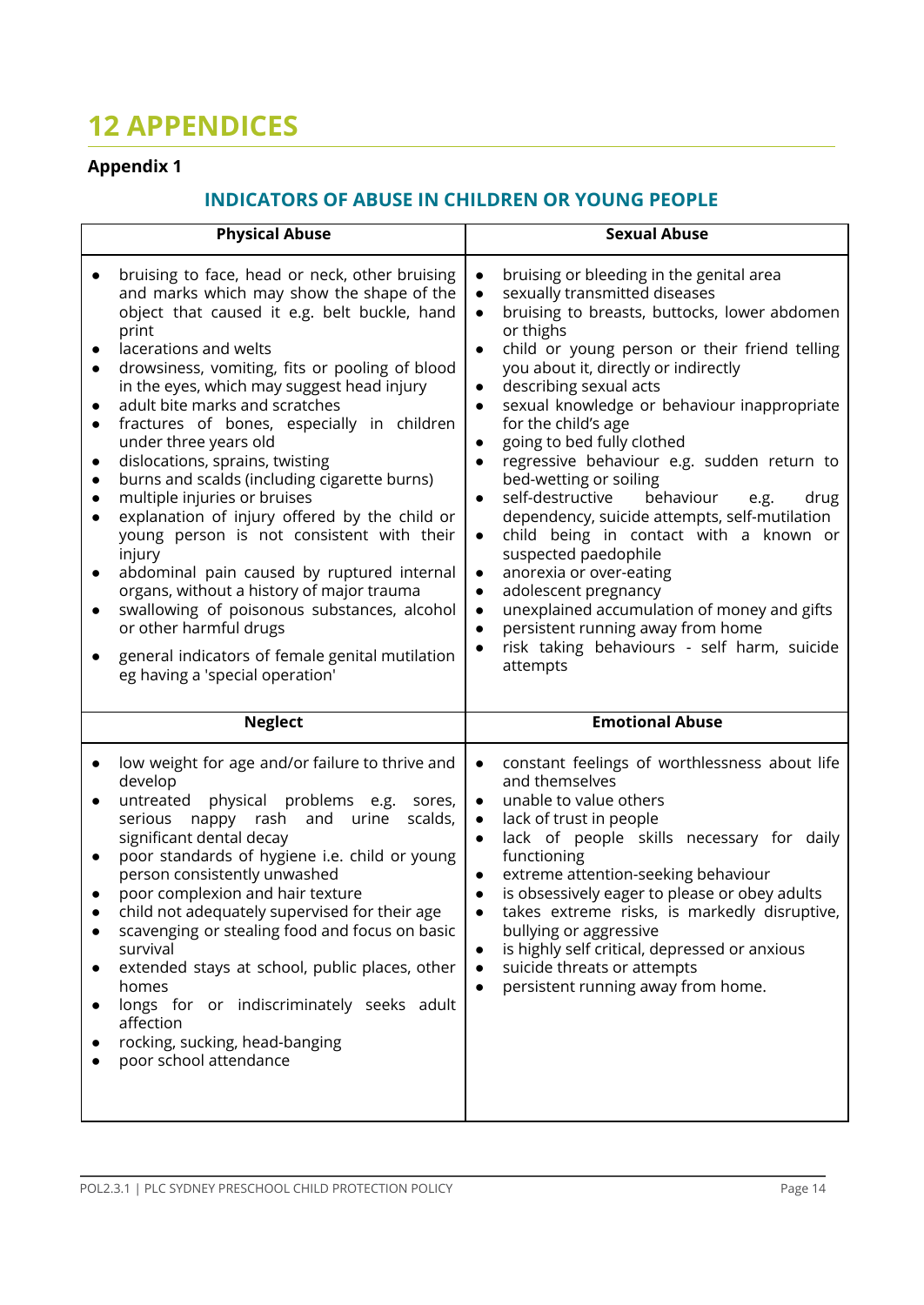## **CHILD PROTECTION POLICY SUSPECTED CHILD AT RISK OF HARM FORM**

| Child's Full Name:                                                                               |                        |  |  |  |  |
|--------------------------------------------------------------------------------------------------|------------------------|--|--|--|--|
| Date of Birth:                                                                                   |                        |  |  |  |  |
| Address:                                                                                         |                        |  |  |  |  |
| Phone Number:                                                                                    |                        |  |  |  |  |
| Date & Time of Incident:                                                                         |                        |  |  |  |  |
| Where the incident occurred:                                                                     |                        |  |  |  |  |
| Exactly what was seen or heard by staff member and why you suspect the child is at risk of harm: |                        |  |  |  |  |
|                                                                                                  |                        |  |  |  |  |
|                                                                                                  |                        |  |  |  |  |
|                                                                                                  |                        |  |  |  |  |
|                                                                                                  |                        |  |  |  |  |
|                                                                                                  |                        |  |  |  |  |
|                                                                                                  |                        |  |  |  |  |
|                                                                                                  |                        |  |  |  |  |
| Any witnesses to incident:                                                                       |                        |  |  |  |  |
| Signed:                                                                                          | Full Name:             |  |  |  |  |
| Date:                                                                                            | <b>Contact Number:</b> |  |  |  |  |
| Authorised Supervisor Informed (Sign):                                                           |                        |  |  |  |  |
| $\Box$ CS informed<br>Action(s) Taken:<br>Date:                                                  |                        |  |  |  |  |
| $\Box$ Further observation                                                                       |                        |  |  |  |  |
| $\Box$ Parents informed                                                                          |                        |  |  |  |  |
| Mandatory Reporter Guide completed<br>$\Box$                                                     |                        |  |  |  |  |

Details of Action(s) Taken (attach an extra page if necessary):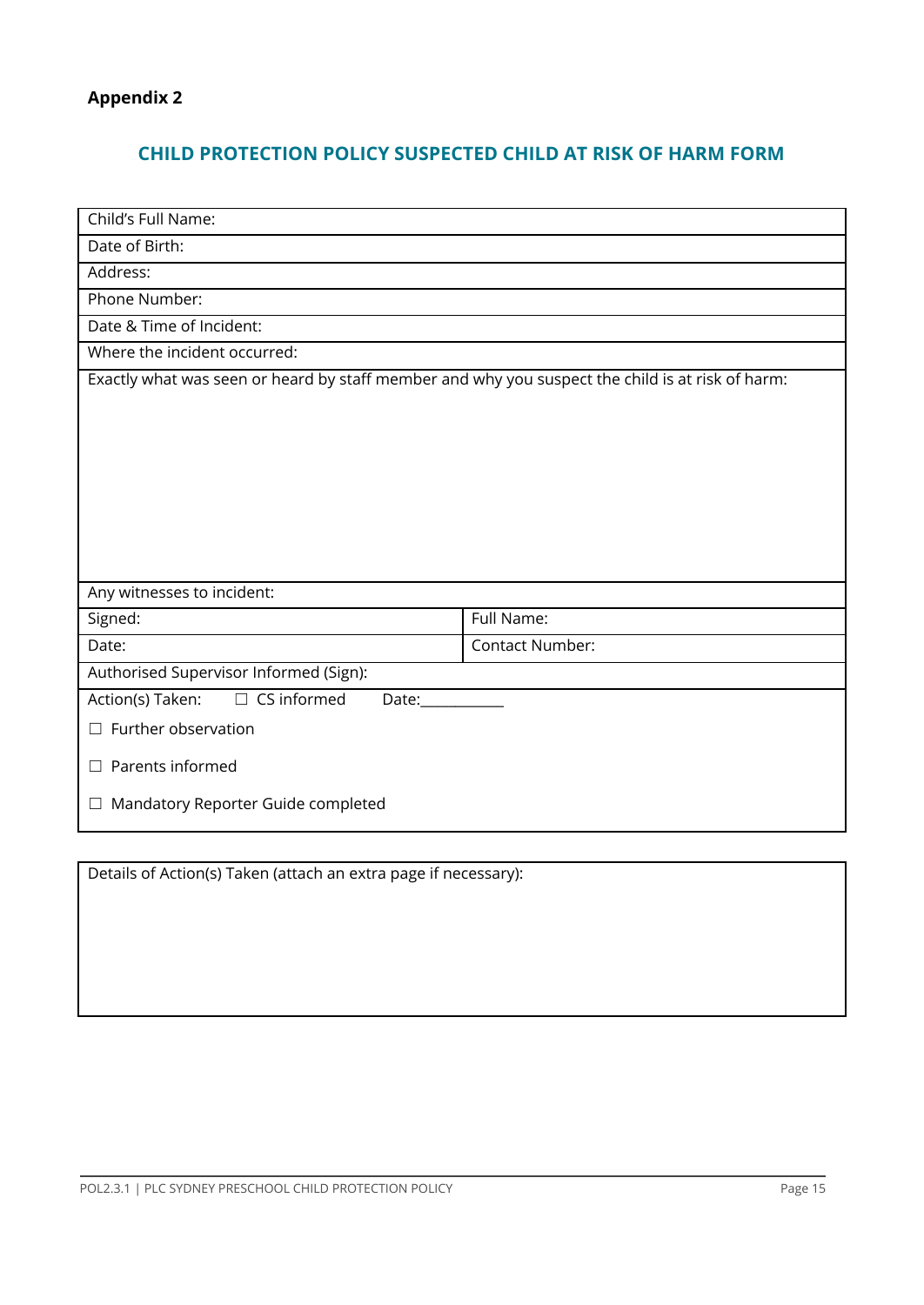#### **Appendix 3**

#### **LETTER REQUESTING INFORMATION UNDER CHAPTER 16A**

*Chapter 16A of the Children and Young Persons (Care and Protection) Act 1998 provides for the exchange of information regarding the safety, welfare or wellbeing of a particular child or young person or class of children or young persons.*

**To: <name/position>** 

**At:** <organisation>

**From:** <name/position>

At: <organisation>

**Ref:** <insert>

#### **Date:** <insert>

This request is made in regard to: **<name of child or young person>** 

Date of Birth: <dob> Gender: <(M/F)

Information is also sought regarding the following persons:

| Name                     | Gender        | Relationship to<br>child/young person | <b>DOB</b>  | Other identifying<br>information |
|--------------------------|---------------|---------------------------------------|-------------|----------------------------------|
| <insert></insert>        | $<$ (M/F) $>$ | <insert></insert>                     | <dob></dob> | <insert></insert>                |
| <u><insert></insert></u> | $\leq (M/F)$  | <insert></insert>                     | <dob></dob> | <insert></insert>                |

This information is sought in relation to the following issues of concern held for the above mentioned child/young person or class of children or young persons:

<insert how the information is relevant to the safety, welfare or wellbeing of the Unborn Child/Child/Class of Children/Young Person/Class of Young People>

This information is sought because it relates to the safety, welfare or wellbeing of the child or young person (or class of children or young persons) and will assist with:

- ❑ making a decision, assessment or plan
- ❑ initiating or conducting an investigation
- ❑ providing a service and/or
- ❑ managing a risk, to a child or young person that might arise in this agency's capacity as an employer or designated agency.

Specific information is requested in regard to:

- ❑ relevant current and/or historical concerns about safety, welfare or wellbeing of the child, young person or family
- ❑ current and/or past history of involvement with the child, young person and/or their family
- ❑ family/ relationship dynamics (if known)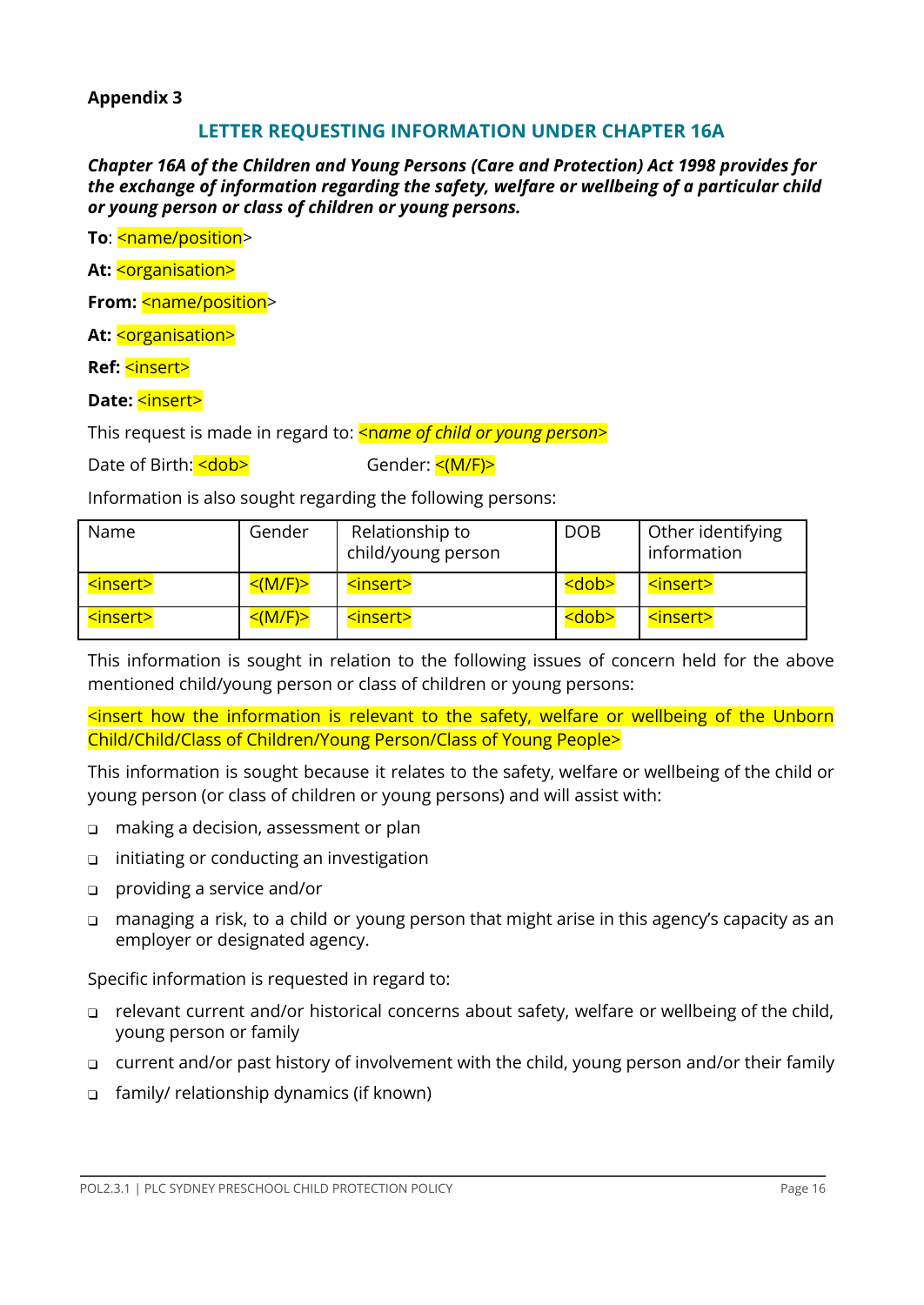❑ attitude of the child, young person and/ or family to agency/service involvement other details required <insert>

Please provide the requested information

- ❑ by phone
- ❑ by email
- ❑ by fax\*
- ❑ by mail.

*\* Care should be taken in providing sensitive information via fax. This procedure must be negotiated with and agreed to by the organisation providing the information.*

The information is required by  $\leq$  date>.

*Consent should be sought in regard to the exchange of information, where appropriate, and the person should be given adequate information in a manner and language they can understand. However, the Act authorises the exchange of information under Chapter 16A without consent.*

❑ The child/ young person/ family has consented to the release of information requested in this form by mail.

#### **OR**

The child/ young person/ family has not consented to the release of information requested in this form by mail. The reason for this is:  $\leq$  insert>

#### **OR**

❑ The child/ young person/ family has been informed of this request for information. **OR**

The child/ young person/ family has not been informed of this request for information. The reason for this is: **<insert>** 

### **Contact details of the person making the request:**

Name

Title:

Organisation:

Phone: <insert>

Fax: **<insert>** 

Email: <insert>

Mailing Address: <insert>